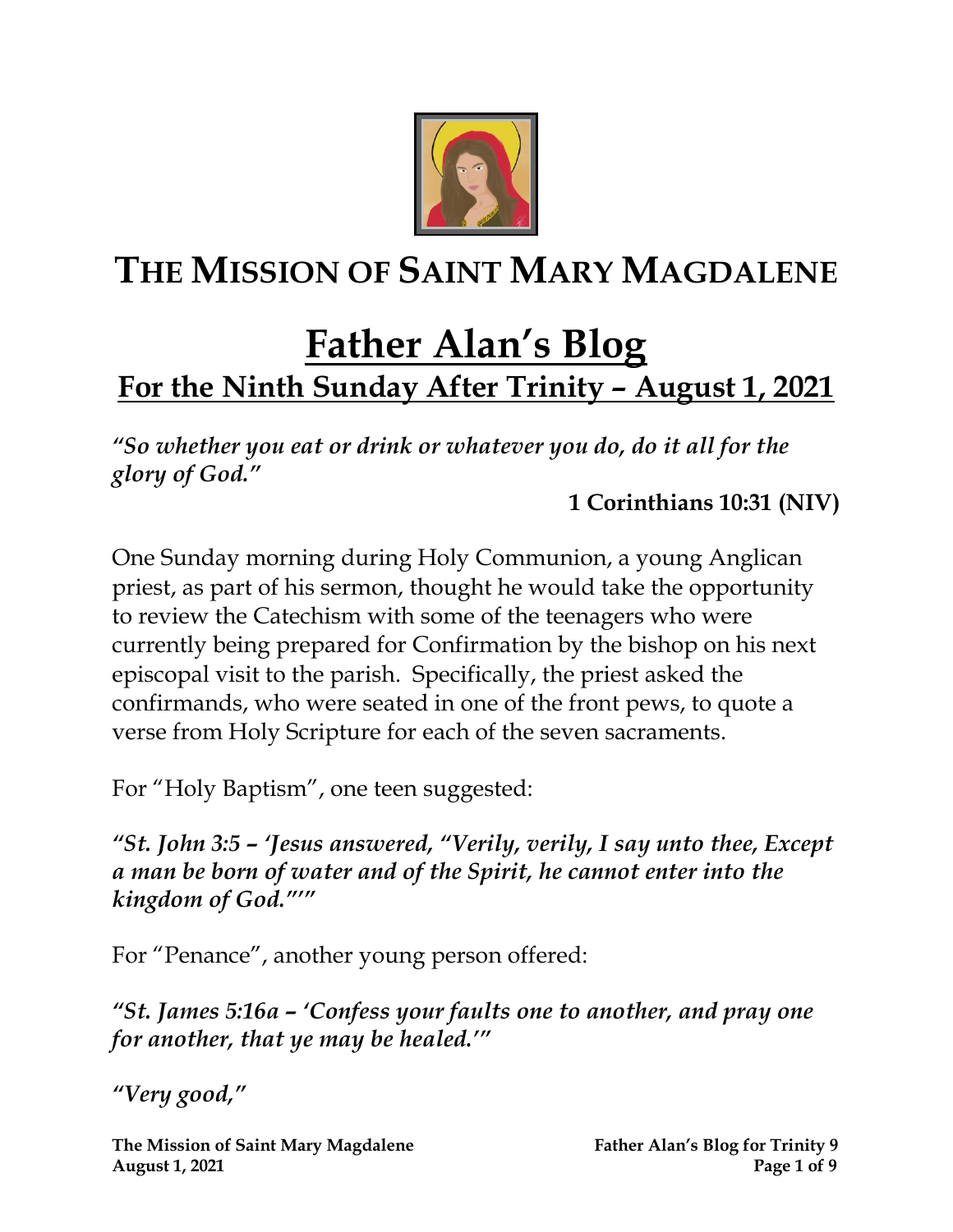said the priest,

*"Now, can anyone give me a verse about 'Marriage'?"* 

A long pause ensued, following which one youth cautiously "volunteered":

*"St. Luke 23:34a – 'Father, forgive them; for they know not what they do.'"*



Today is the Ninth Sunday After "Trinity" – a season of the Church Year for which the theme is: "Living and Growing in the Holy Spirit", as Saint Paul so eloquently encourages us in today's Epistle Lesson from 1 Corinthians 10:31:

*"So whether you eat or drink or whatever you do, do it all for the glory of God."*

Or as one little girl so aptly put it in her version of the 23rd Psalm:

*"The Lord is my shepherd, that's all I want."*

In addition, as I have said many times before, one of my favourite verses in all of Holy Scripture is Isaiah 11:6d:

*"And a little child will lead them."*

Consequently, it should come as no surprise that throughout my ministry, I have learned a great deal about "living and growing in the Holy Spirit" from children and young people.

Two cases in point: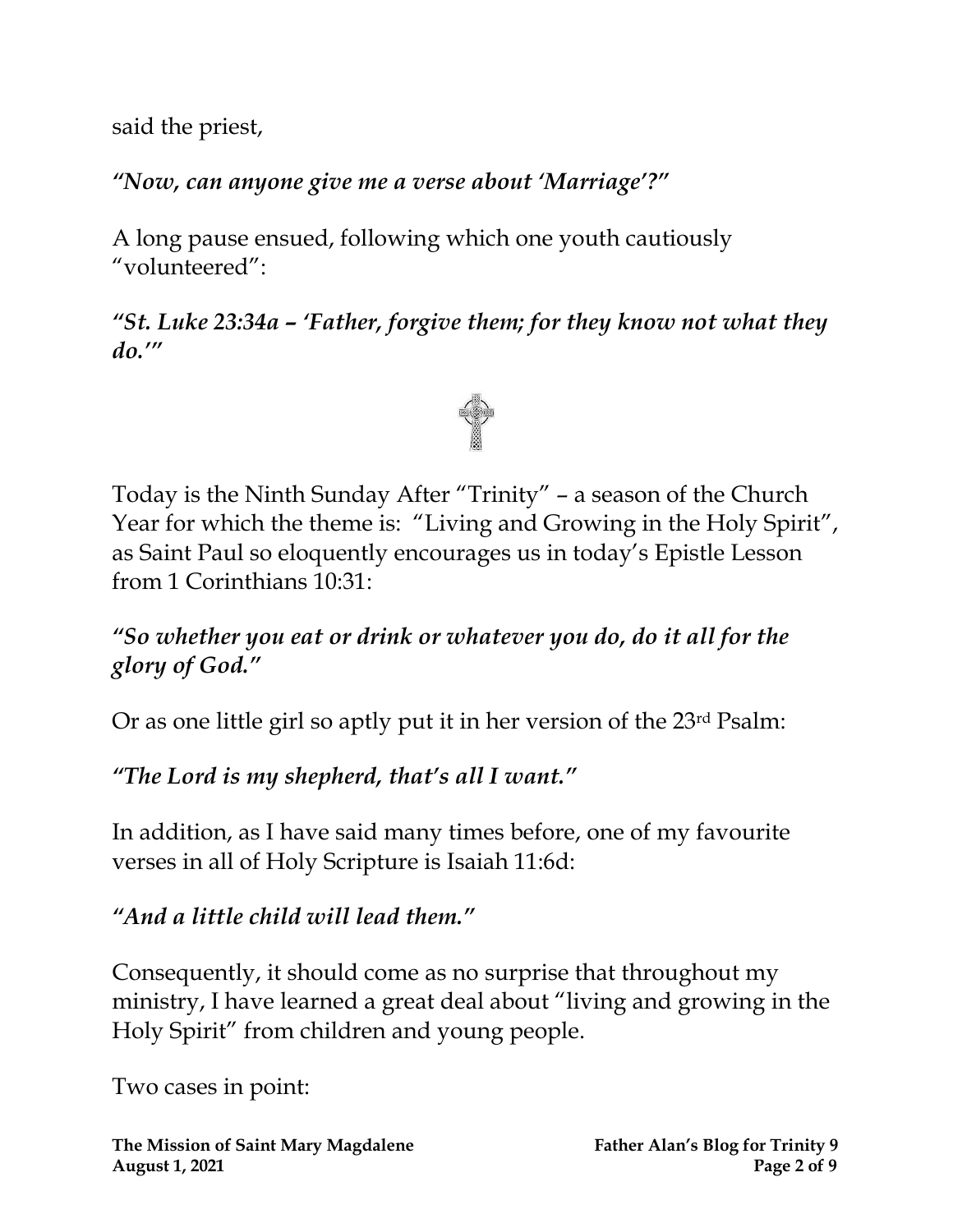I remember once hearing on the radio about two young boys who lived in Toronto. Their mother, not wanting them to waste their summer by sitting around all day, challenged them to do something that would help others out.

The boys thought about it for a while and noticed that the previous year at school a number of their classmates didn't have proper school supplies, let alone something to carry them in. (Many children were forced to use plastic grocery bags which ripped and spilled their contents when too many books were placed in them.) So, the boys decided that they would try to gather as many backpacks as they could find and fill them with school supplies. With minimal help from their mom, these two boys wrote – **in their own words** – to several companies, outlining the problems faced by some of their classmates and then asking for donations.

- **Wal-Mart donated 1,000 backpacks.**
- **Hilroy, Staples/Business Depot, and other retailers donated school supplies.**
- **A clothing supplier donated socks, underwear, and t-shirts.**

The boys' home (much to their mother's chagrin) looked like an assembly line, as they worked daily, filling backpacks, and delivering them to their local foodbank for distribution. The boys enclosed a note in each backpack, asking the recipient to pass along to a friend any articles that the recipient couldn't use. And to top it all off, the boys planned to do this all again the following summer – only they wanted to get more of their friends involved, so that they could fill even more backpacks.

### *"Kids shouldn't have to go to school without the things they need,"*

the boys were quoted as saying,

*"It isn't right."*

**The Mission of Saint Mary Magdalene Father Alan's Blog for Trinity 9 August 1, 2021** Page 3 of 9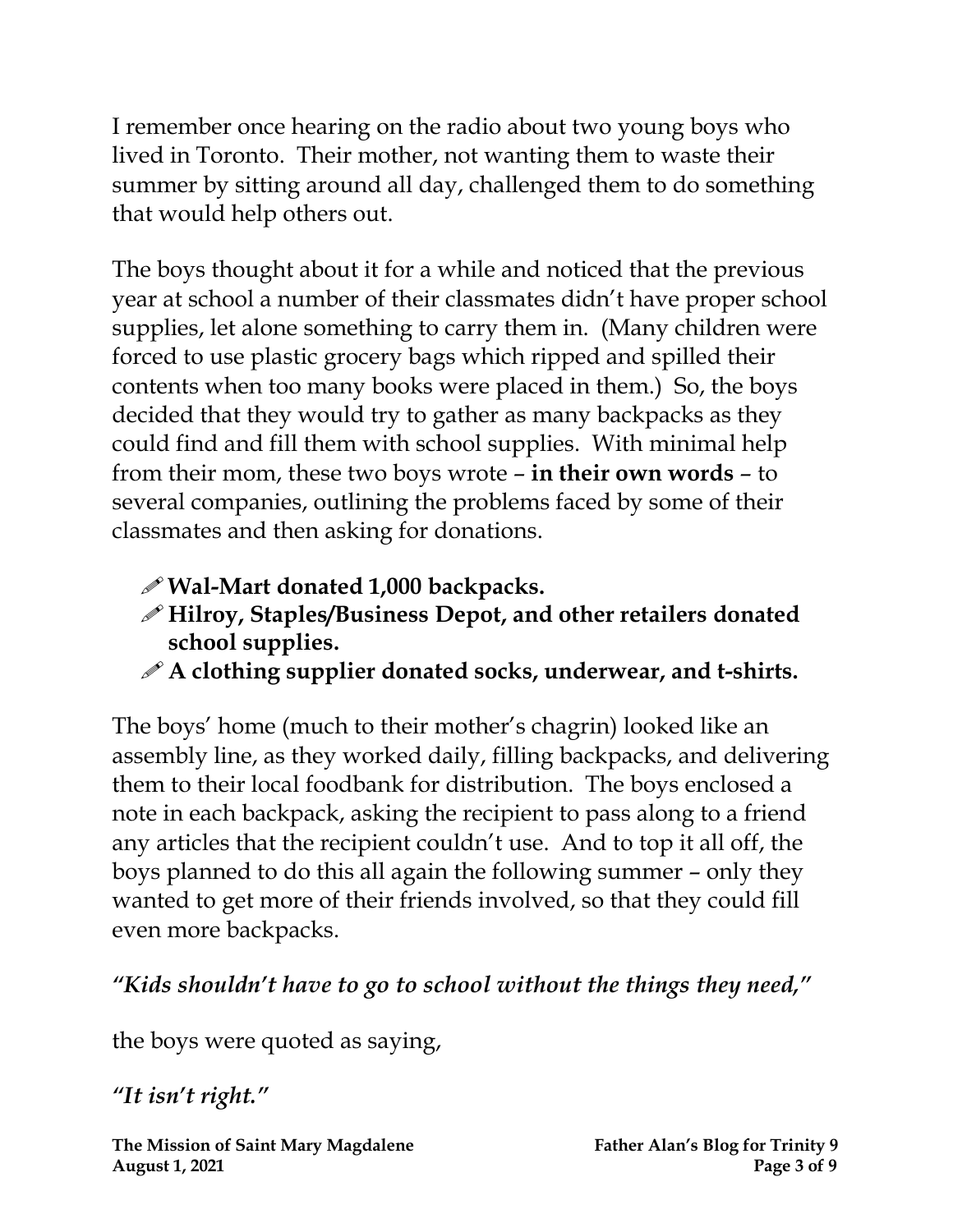Shortly after arriving at my first pastoral charge in Thunder Bay, ON in late July 2000 my family and I drove to the outskirts of town to see the Terry Fox Monument, set high up on an escarpment to the side of Highway 11/17. Admittedly, it had been some time since I had last thought about Terry Fox. But seeing his 9-foot bronze image with his jaw set and determined westward gaze instantly took me back to that amazing spring and summer only 20 years before.

Terry Fox left St. John's, NL on April 12th, 1980, after dipping his artificial leg in the Atlantic Ocean and proceeded to unite Canadians in a way never before – nor since – seen. For almost five months, every day, rain or shine, Terry Fox ran the average of a 26-mile (42 kilometre) marathon, in the process enduring:

#### **unimaginable pain and fatigue from the massive scabs on his leg stump that never healed; and impossibly short recovery times.**

Through five Canadian provinces (and most of a sixth), Terry ran 3,339 miles (5,373 kilometres) in 143 days, before being forced to stop outside of Thunder Bay on September 1, 1980, due to a reoccurrence of the cancer that three years before had taken most of Terry's right leg, amputated six inches above the knee. This time, though, the cancer was in his lungs. Still, Terry vowed not to give up. However, the unrelenting cancer – unchecked by vigorous treatment – spread, and Terry died on June 28, 1991, one month shy of his 23rd birthday.

Why did Terry Fox run?

Apparently, while in hospital in March 1977 to have his right leg amputated, Terry, then only 18 years old, was deeply moved by the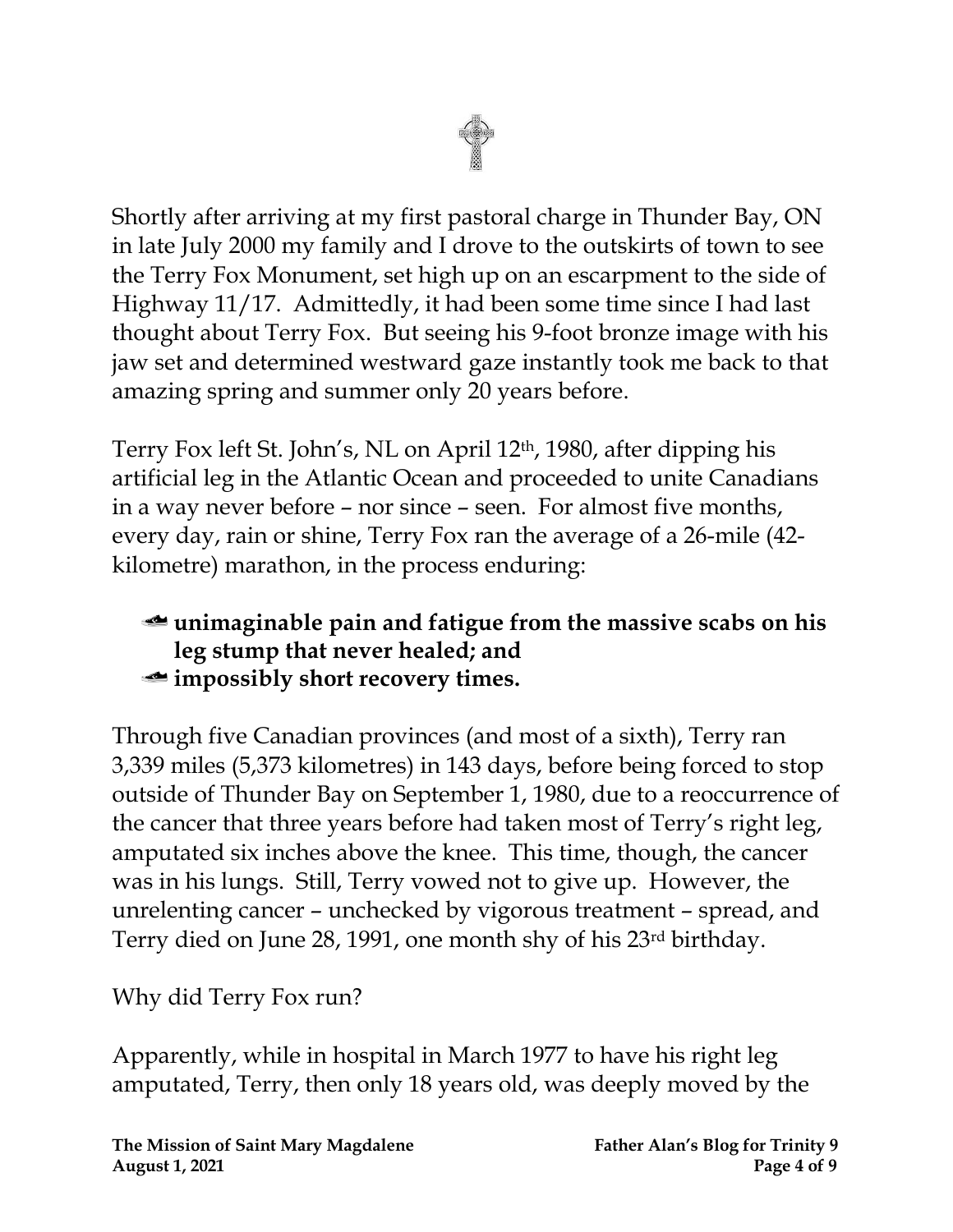suffering he witnessed there. Furthermore, the night before his amputation, Terry read about an amputee runner, and he vowed to run across Canada to raise badly needed money for cancer research. As a result, only two years later, beginning in February 1979, Terry began training for his "Marathon of Hope", running a total of 5,000 kilometers in the process. By April of the next year, 1980, he was ready.

Terry had hoped to raise the once unimaginable total of \$24 million for cancer research – one dollar for every Canadian man, woman, and child in 1980. He succeeded in February 1981 – a mere five months after his Marathon of Hope had ended and only four months before his untimely death. Since then, the Annual Terry Fox Run has raised a further \$850 million in almost 60 countries worldwide.

Terry Fox received many awards. For example, prior to his death:

- **he became the youngest Companion of the Order of Canada;**
- **he was named a Person of National Historic Significance by the Government of Canada;**
- **he received BC's Order of the Dogwood;**
- **he was named Canadian of the Year for 1980; and**
- **he was awarded the 1980 [Lou Marsh Trophy](https://www.thecanadianencyclopedia.ca/en/article/lou-marsh-trophy/) as Canada's athlete of the year.**

And following his death:

- **he was inducted into [Canada's Sports Hall of Fame](https://www.thecanadianencyclopedia.ca/en/article/canadas-sports-hall-of-fame/) in 1981;**
- **he was named Canadian of the Year for 1981; and**
- **he has had many schools, institutions, and landmarks named in his honour.**

Yet, while he was alive, Terry (displaying his trademark humility) never understood why people were making such a fuss about him or his accomplishments. He was just doing what he felt needed to be

**The Mission of Saint Mary Magdalene Father Alan's Blog for Trinity 9 August 1, 2021 Page 5** of 9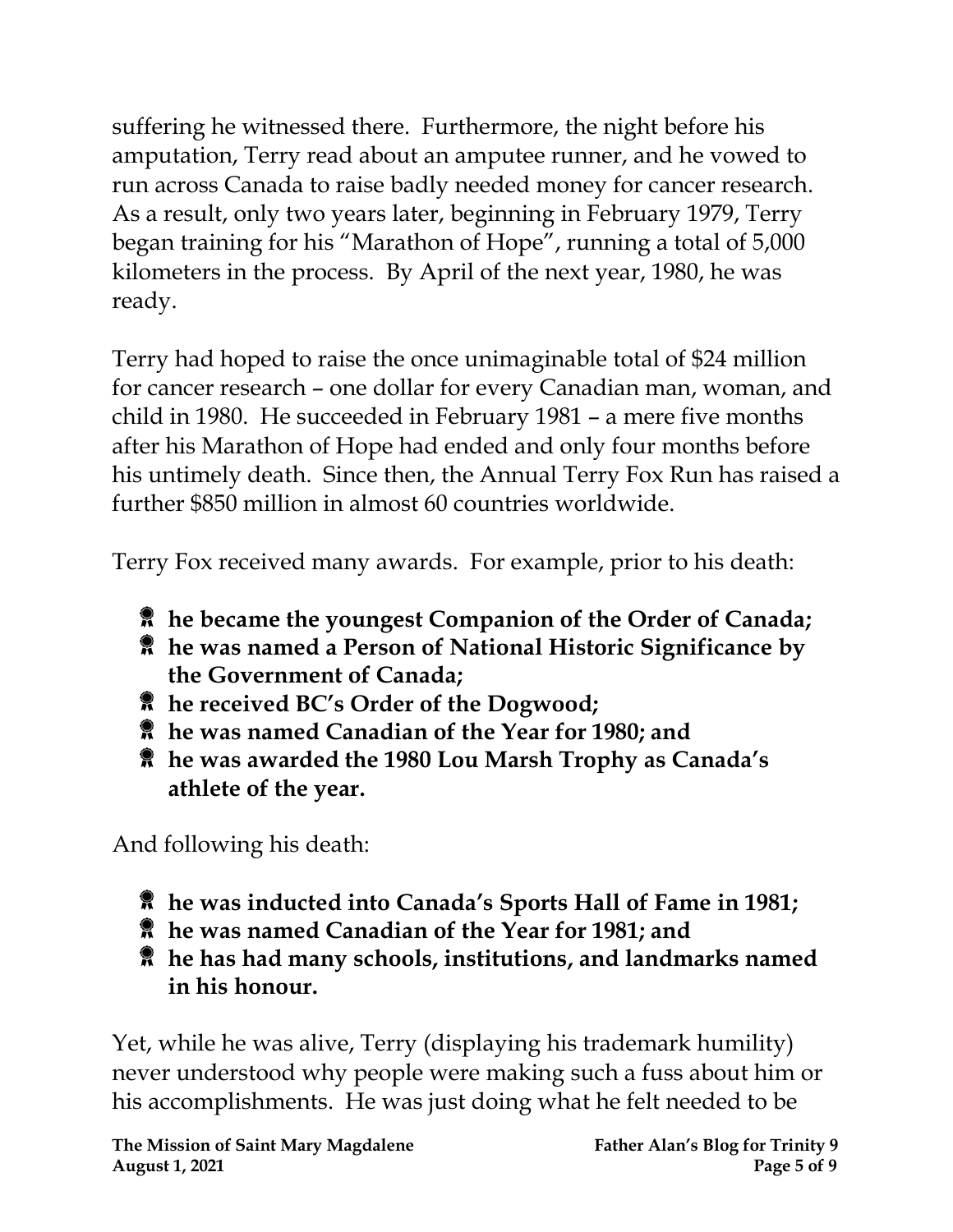done. In short, Terry Fox suffered so that others might live. He literally poured himself out on the highways of our country for people he would never meet because the thought of others suffering was more than he could bear.



God feels the same way about His people. For in this life, we all suffer in some way. But mostly, because of our sins and wickedness, we suffer from the sentence of death and eternal separation from God. However, like a good Father, God loves all His children – **even those who don't know Him**. He has seen all our suffering and has done something about it: (to paraphrase Jesus' own words in St. John 3:16), **God sent His only Son into this world, to pour Himself out for us and for our sins, so that we could be reunited with our Father in heaven forever**.

Therefore, after all that God has done for us, what could we possibly do for Him in return? To be blunt, there's nothing, really. Regardless of our actions, God still loves each of us the same. So, since we really can't buy God's favour, why bother to even try? Well, how are these for starters:

- **We bother as an honest outpouring of love and gratitude for what God has done for us in Jesus Christ.**
- **We love because God loved us first.**
- **And we give because God gave to us first.**

Thus, we are beckoned by God to obey and to live out, in unrestrained joy, His two "Great Commandments":

**love Him; and** 

**love neighbour.**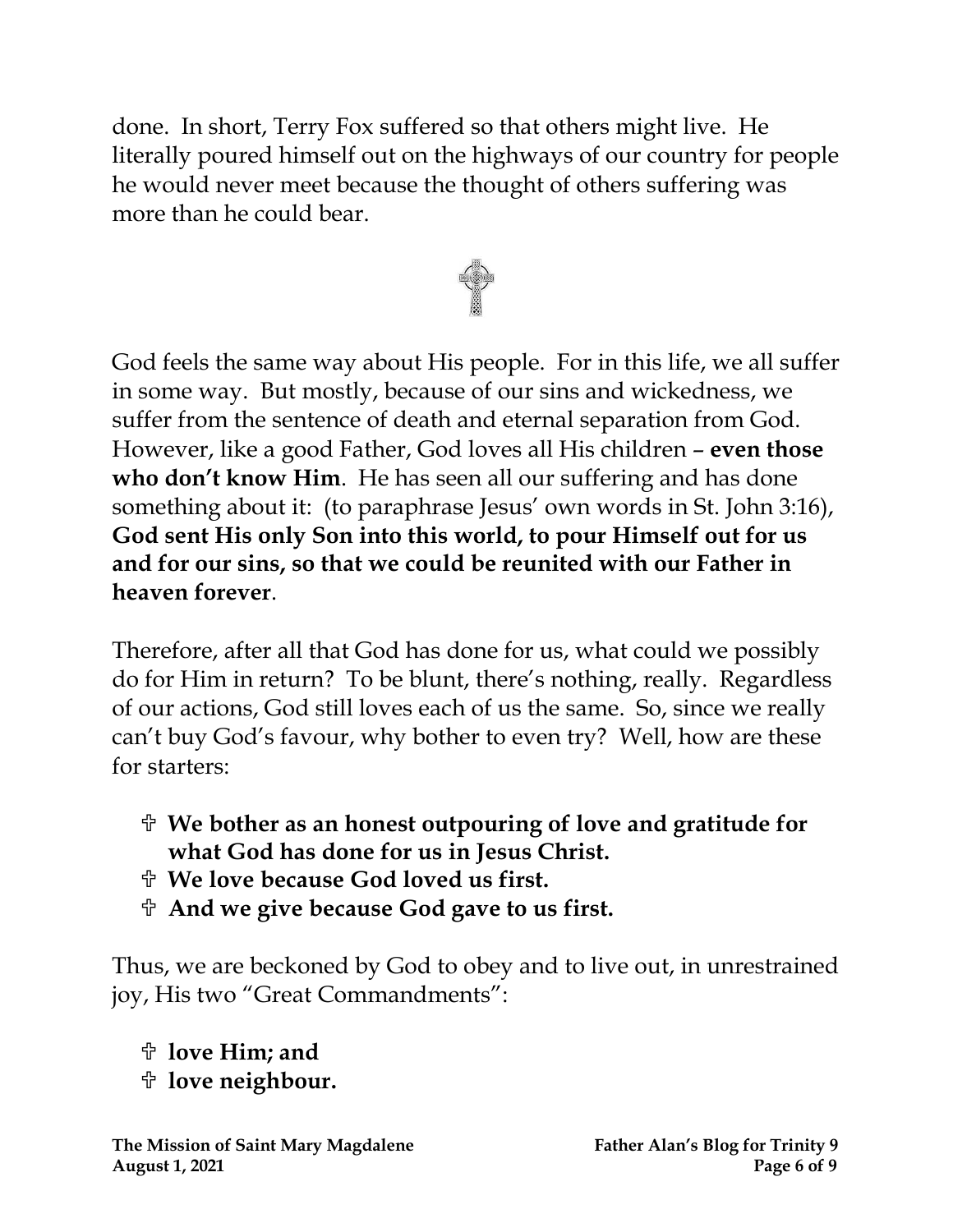Therefore, as Christians, we are called, first and foremost, **to serve**, for we have all been given specific gifts and talents, and – as "saved servants" of our Lord Jesus Christ – we are called to put these gifts and talents to good use in helping to spread God's Kingdom on earth. (As a result, one of my Divinely appointed tasks is to be an "enabler", helping people to get in touch with their God-given spiritual gifts and talents and to get on with their own ministries. For we all have a ministry to perform, and on the soon-to-arrive "Day of the Lord", we will all be asked to give an accounting of what we did with what we were each given. I, for one, certainly don't want to stand before Jesus on that day and have to explain to Him why I didn't do my job – like why, for instance, I didn't equip His people to labour in His vineyard. I want to do the best job I can for Jesus while I still have time.)



Decidedly unlike the unscrupulous – yet shrewd – steward in the Gospel Lesson for today ("The Ninth Sunday After Trinity"), from St. Luke 16:1-10 and the faithless Israelites wandering in the wilderness in todays' Epistle Lesson from 1 Corinthians 10:1-17. By lessening the debts owed by various people to his master, the steward hoped to secure his earthly prosperity and comfort. Meanwhile, the wilderness-wandering Israelites – despite the miracles that God had performed in leading them out of bondage in Egypt through the Red Sea and meeting their physical needs in the desert – when push came to shove, they developed a most ungrateful "So, what have you done for me lately?" attitude, sought their own physical comforts, and worshipped other Gods. By their actions, both the steward and the Israelites in the wilderness, in effect, turned their backs on God by taking their eyes off the Source of Life and turning them inward toward self. In so doing, they became idolaters and worshipped other gods, like popularity and physical gratification; hence, in their pursuit of a comfortable life on earth – to the detriment of all else – both the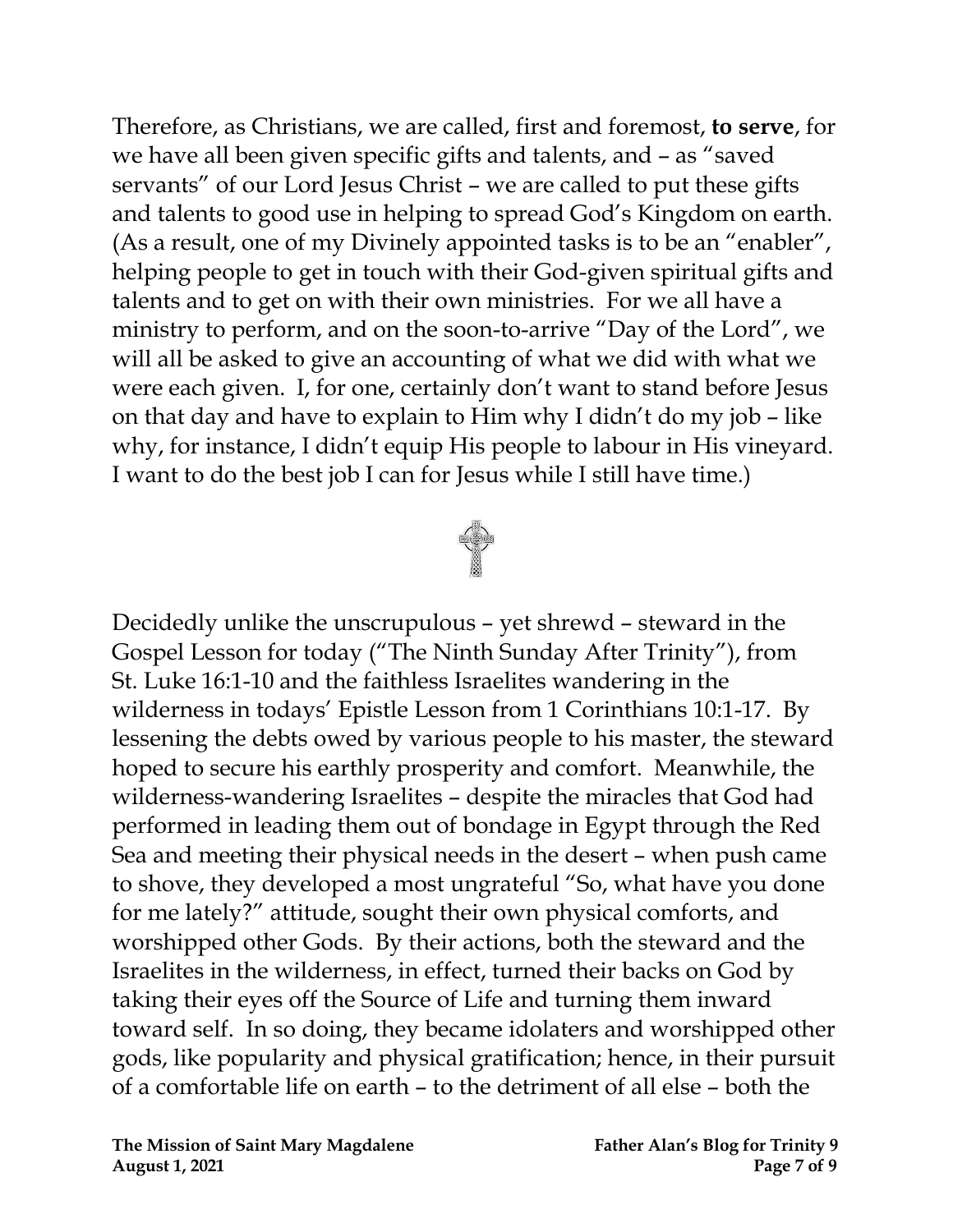steward and the Israelites in the wilderness condemned themselves to eternal damnation. Instead of responding in love to the love they had already received, they chose self instead – and they paid dearly for it.



We would do well to learn from the extremely poor examples shown by the unscrupulous steward and by the faithless Israelites in the wilderness, for due to:

- **our apathetic inactivity as Christians;**
- **our failure to answer our individual callings; and**
- **our willingness to sit back on our collective haunches and let the "world, the flesh, and the devil" have its way,**

much has, tragically, already been lost.

Consequently, we would do very well let "a little child lead us", by:

- **seeking to emulate the noble examples of Terry Fox and the two young male Torontonians;**
- **looking to Jesus Christ – and Him alone;**
- **boldly speaking Jesus' Name;**
- **serving all others that He so graciously sends our way; and**
- **worshipping regularly in His Church,**

there to receive, as one body, His most precious Body and Blood, empowering us to reach out in love and to serve others in response to not only what God has done for us, but also the suffering that we see all around us. And when all is said and done, we can all take comfort in knowing that we have each faithfully done whatever He asked of us, because:

### *"The Lord is my shepherd, that's all I want."*